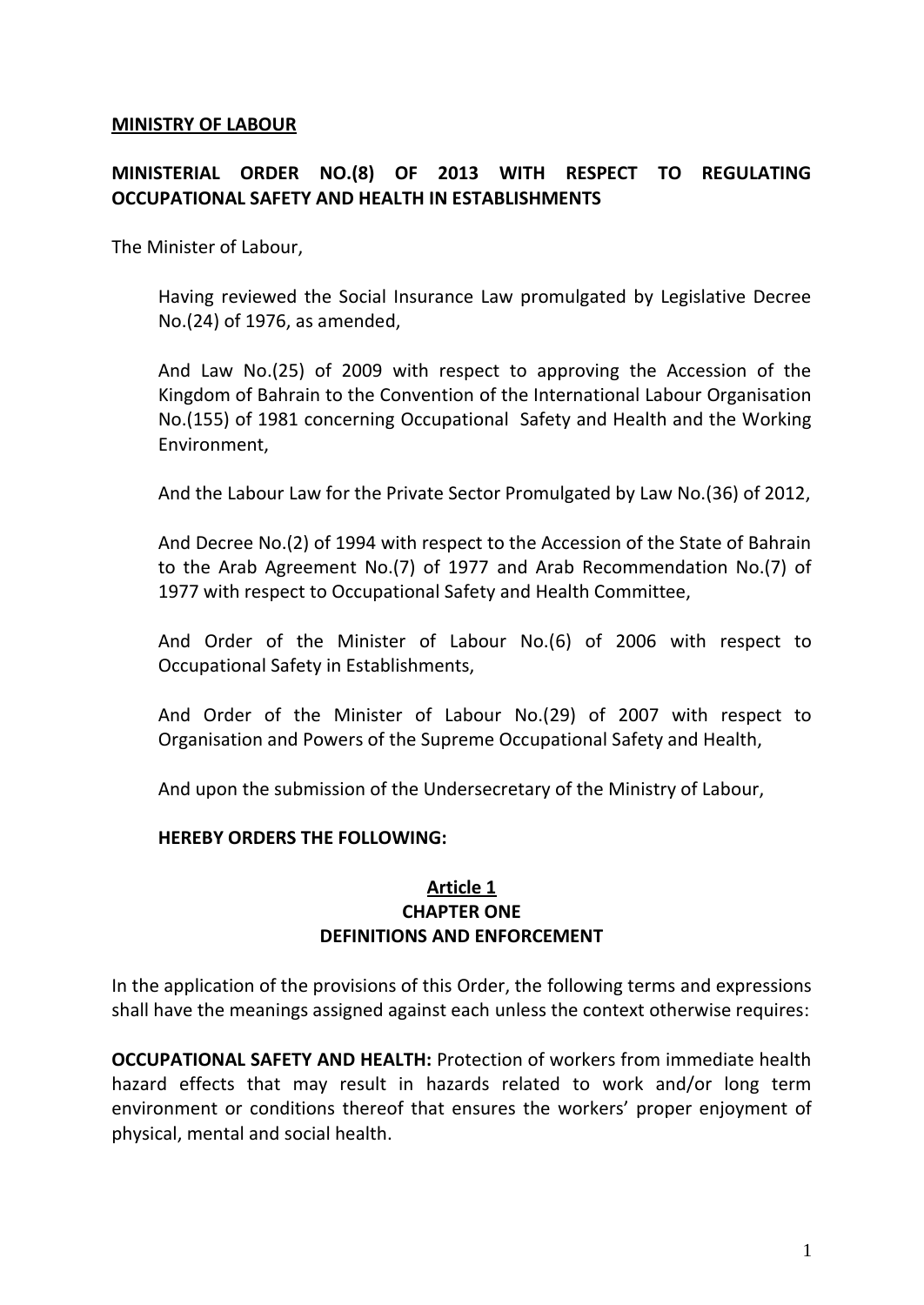**WORK ENVIRONEMENT:** It means the technical, material, environmental, biological and social content of all workplaces that forms part of the general environment. **WORK ENVIRONMENT'S HAZARDS**: means work conditions, circumstances or practices that may constitute hazards affecting the workers' health or work environment components due to exposure to different working environments. **HAZARDS:** means potential to cause injury or damage to persons' safety and health. **HAZARDS EVALUATION**: means an organised process to study and analyse hazards. **OCCUPATIONAL SAFETY & HEALTH POLICY**: means a document that outlines the establishment's objectives towards occupational safety & health and also outlines the required responsibilities, powers and arrangements to fulfil such objectives. **ESTABLISHMENT:** means any site or premises in which the work is undertaken whether such work is industrial, vocational, agricultural, service or such other work. **BRANCH: BRANCH:** means every separate location in which one of the establishment's activities is carried on. **WORKPLACE:** means the material space where workers are present therein or head thereto to undertake their work under the employer's supervision. **MANAGER IN-CHARGE:** means an employer who personally undertakes the running of his establishment, his representative or whoever assumes the actual manager's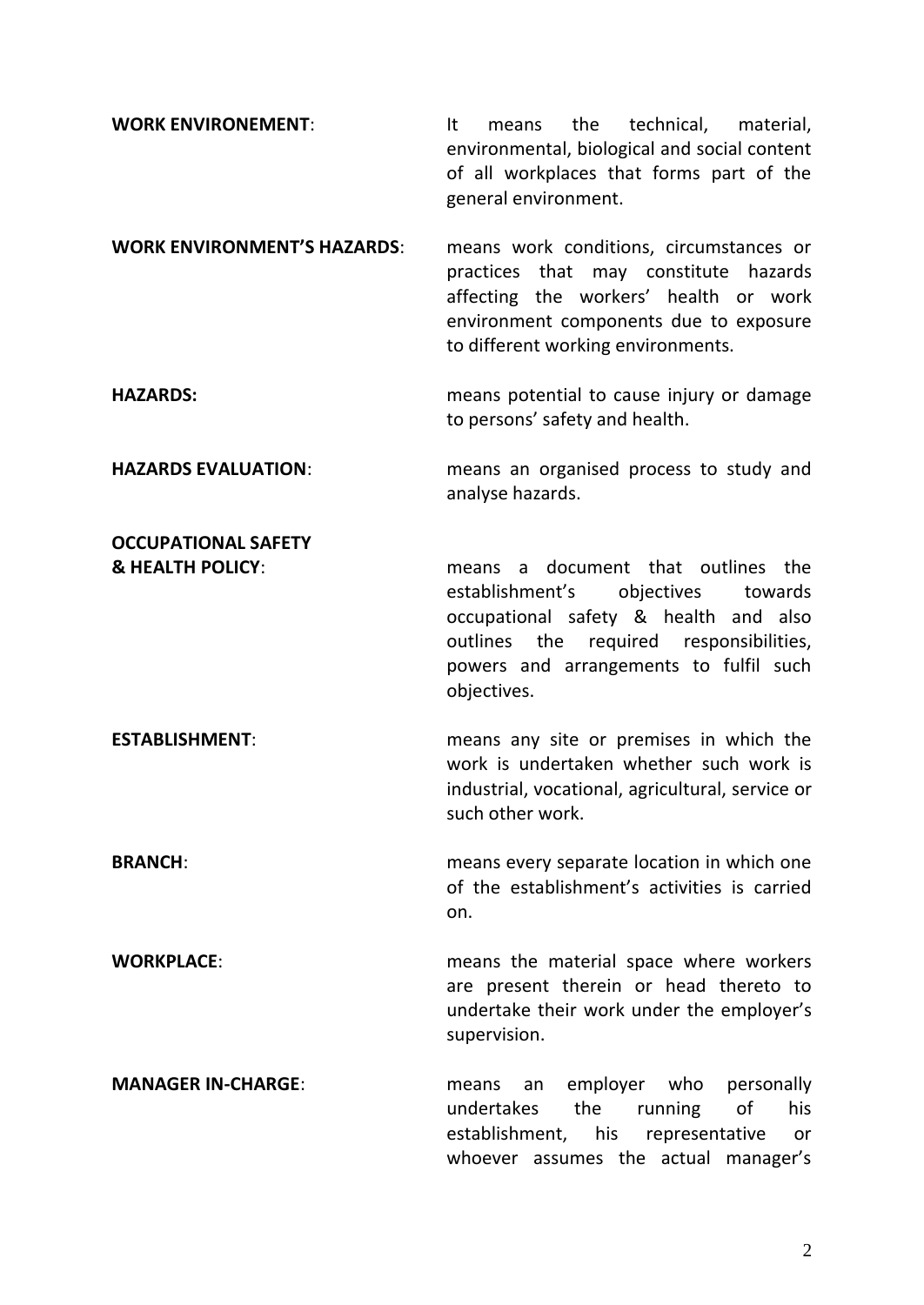powers, or the manager in charge of running the business in case of a branch.

# **OCCUPATIONAL HEALTH & SAFETY**

**COMMITTEE**: means the Committee formed in accordance with Article (23) of this Order.

**OCCUPATIONAL & HEALTH OFFICER:** means a person working in various economic establishments to carry out duties provided for in Article (32) of this Order.

**HIGHLY HAZARDOUS ESTABLISHMENTS:** mean the establishments that undertake any of the activities indicated in Schedule No.(1) to this Order.

**MEDIUM HAZARDOUS ESTABLISHMENTS:** mean the establishments that undertake any of the activities indicated in Schedule No.(2) to this Order.

**WORK INJURY:** means suffering one of the occupational diseases indicated in Table No.(3) attached to the Social Insurance Law promulgated by Legislative Decree No.(24) of 1976, injury resulting from an accident experienced by a worker during the performing of his duties or as a result therefrom. Any accident that happens to a worker while bound directly to work or return therefrom, while bound from his workplace to the place where he eats his food at the place of work shall be considered an employment accident, provided always, the going and returning are non-stop, lagging behind or deviation from the normal route together with his movements undertaken according to the employer's instructions or while travelling upon the employer's instruction or these of whoever acts on his behalf instructions.

#### **SERIOUS ACCIDENTS**: **means accidents that leads to serious injuries and includes**:

1. Any fracture with the exception of fractures of fingers or toes.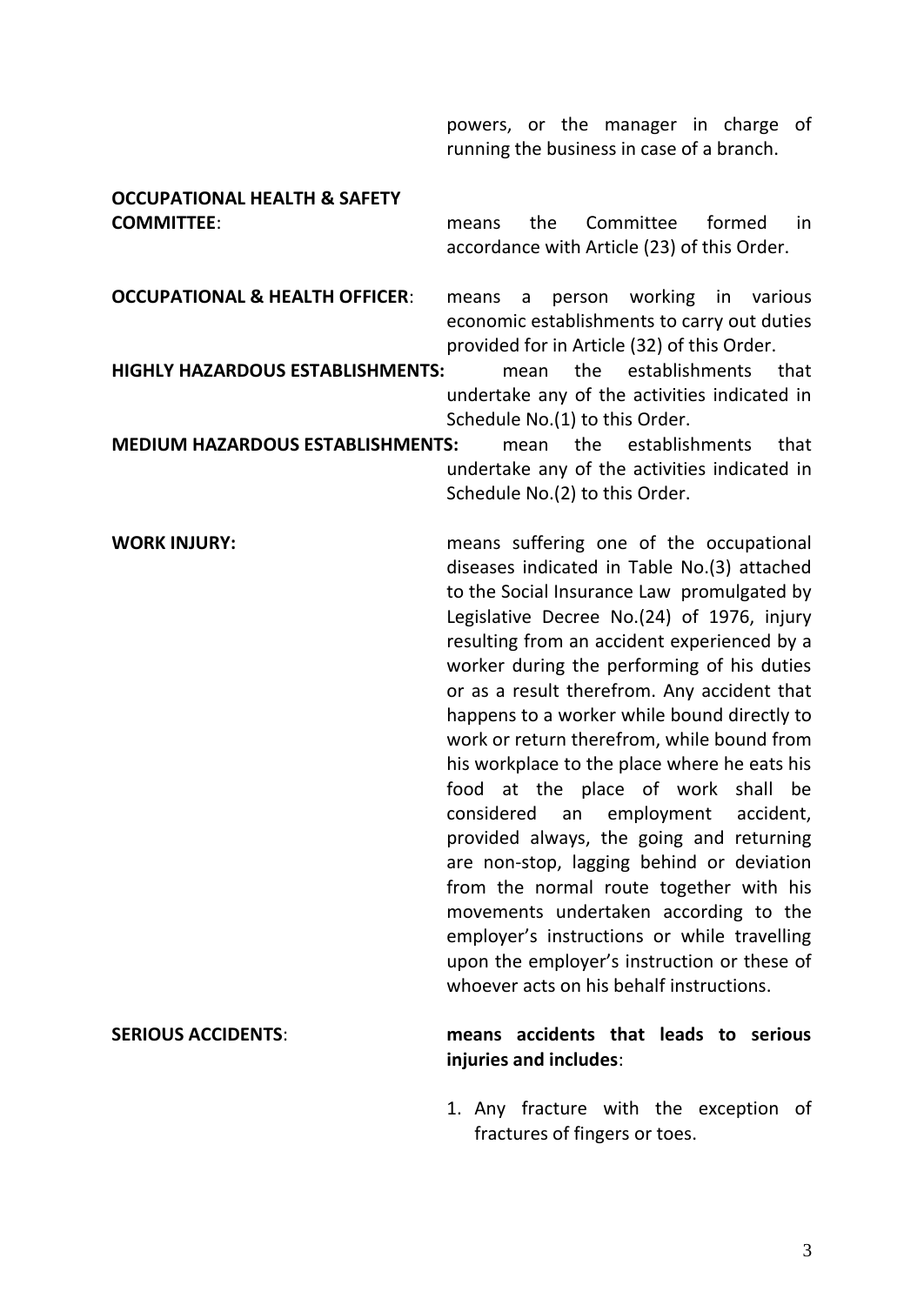- 2. Complete loss of any organ, part of the body organs or functions.
- 3. Dislocation of the shoulder, hip, knee or the displacement of one or more of the vertebrae.
- 4. Temporary or permanent loss of vision.
- 5. Any eye injury that requires medical treatment and medical follow up.
- 6. Injuries resulting from electric shocks, shock, suffocation or heat exhaustion which require hospitalisation an injured person in hospital for more than 24 hours.
- 7. Third degree burns.
- 8. Any injury that requires admitting an injured worker hospitalisation for more than 24 hours.

The provisions of this Order shall be applicable to the following categories:

- 1. Employers, an employer shall be considered as every self-employed person.
- 2. Workers subject to the provisions of the Labour Law for the Private Sector.

The provisions of Chapter Three of this Order shall be applicable to high and medium risk establishments as defined in Article (17) of this Order.

The provisions of Articles (20 & 21) shall be applicable to High and Medium Hazards Establishments as defined in Article (17) of this Order which employ 500 workers or more.

# **CHAPTER TWO GENERAL RESPONSIBILITIES EMPLOYER'S RESPONSIBILITIES**

# **Article 3**

An employer shall take the necessary precautions to protect his workers from work environment hazards during working hours and shall meet all the legal requirements in the occupational safety and health particularly the following: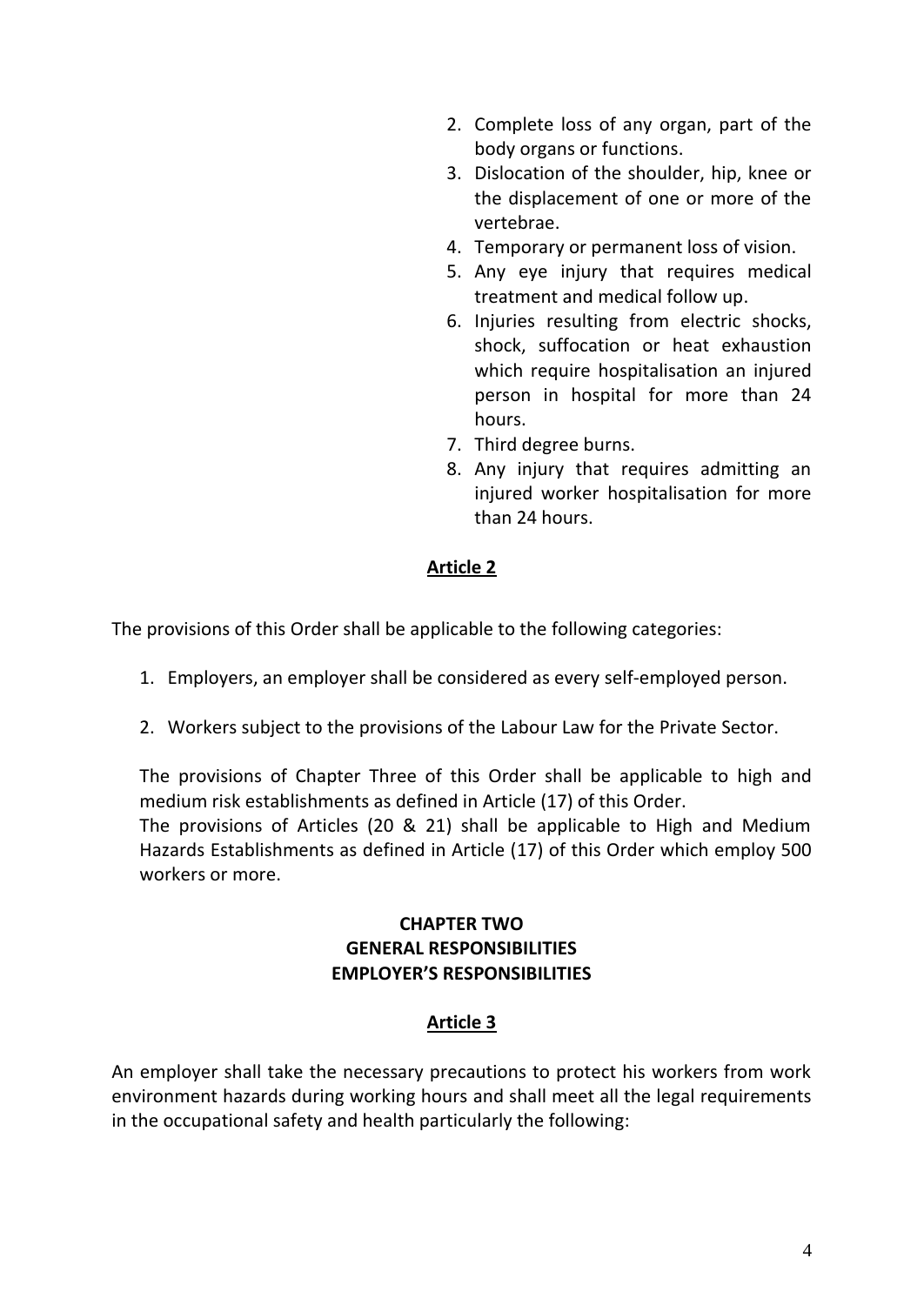- 1. To provide and maintain safe working equipment which do not constitute a hazard to the workers' safety and health.
- 2. To ensure safety in the use, lifting, transporting or storing goods or materials so that they do not constitute a hazard to workers' safety and health.
- 3. To educate workers about the hazards of their job and the preventative methods to be observed.
- 4. To provide proper training to all his workers each in his respective occupation.
- 5. To provide suitable and proper supervision to all operations carried out by the establishment.
- 6. To provide the necessary information and directives for all workers in all workplaces provided they shall be written in Arabic in addition to other languages understood by the workers to ensure preserving their safety and health.
- 7. To ensure the safety of the workplaces and its access thereto to become safe to carry out the work and free of hazards.
- 8. To maintain a safe work environment and proper health facilities.
- 9. To maintain personal protective equipment which are appropriate for the nature of work.
- 10.To maintain first aid services requirements and medical intervention in urgent and immediate cases at the workplaces.

An employer shall not charge workers nor deduct any money from their wages towards providing them with protective facilities and personal protection equipment against work hazards and threats.

#### **Article 5**

A worker shall not be assigned with any occupational activity that poses an obvious threat or risk forming an immediate threat to his health, life, his or others safety, unless the following conditions are fulfilled:

- 1. Proper Physical, mental and psychological fitness to carry out such activity.
- 2. Knowledge, training and the qualifying occupational expertise to safely perform such activity.
- 3. Sufficient preventative awareness and training to implement the specific protection standards and procedures of his job.

# **Article 6**

An employer shall adopt the necessary procedures and precautions to protect persons present at the workplace or close to his workplace and workers of other establishments.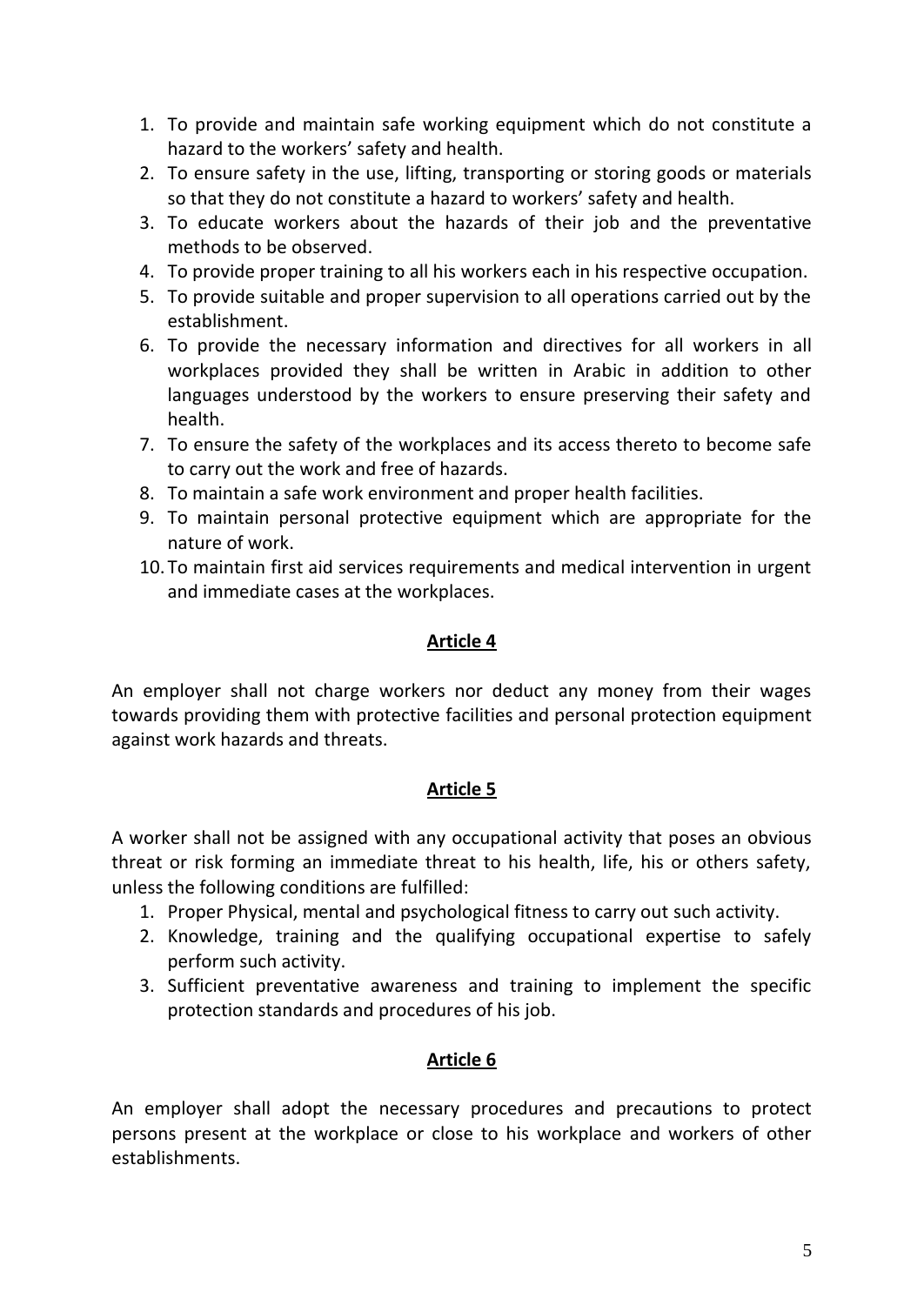#### **OBLIGATION TO EVALUATE WORK ENVIRONMENT HAZARDS**

# **Article7**

Every employer shall properly and effectively evaluate hazards that threaten the safety and health of his workers or persons present at the workplace or close thereto and any evaluation that was previously conducted should be regularly reviewed in the following cases:

- 1. At least once every three years.
- 2. Upon the occurrence of an occupational accident.
- 3. In case of change in the establishment's operations or administration system.
- 4. If there is a sufficient reason that to believe in the unsuitability of the evaluation.
- 5. Upon the request from the Ministry of Labour's occupational safety inspector.

An employer may assign the evaluation process to a specialised firm or entity with knowledge in the type of hazards available at his workplaces.

### **Article 8**

An employer shall apply the preventative and protection measures in accordance in the following sequence in terms of priority:

- 1. Hazard removal.
- 2. To replace hazardous operations or materials with others that are less hazardous.
- 3. To control hazards at source using engineering control methods or organisational precautions and if it is difficult to control the remaining hazards, suitable personal protective equipment should be provided.
- 4. To reduce hazards to the least minimum by designing safety work systems which include administration control measures.

# **Article 9**

An employer who assigns another entity or entities with implementing a project or mission at his workplace shall ensure the following:

1. To ensure the qualification of the assigned entity which shall have a licence to carry out such activity from the concerned authority.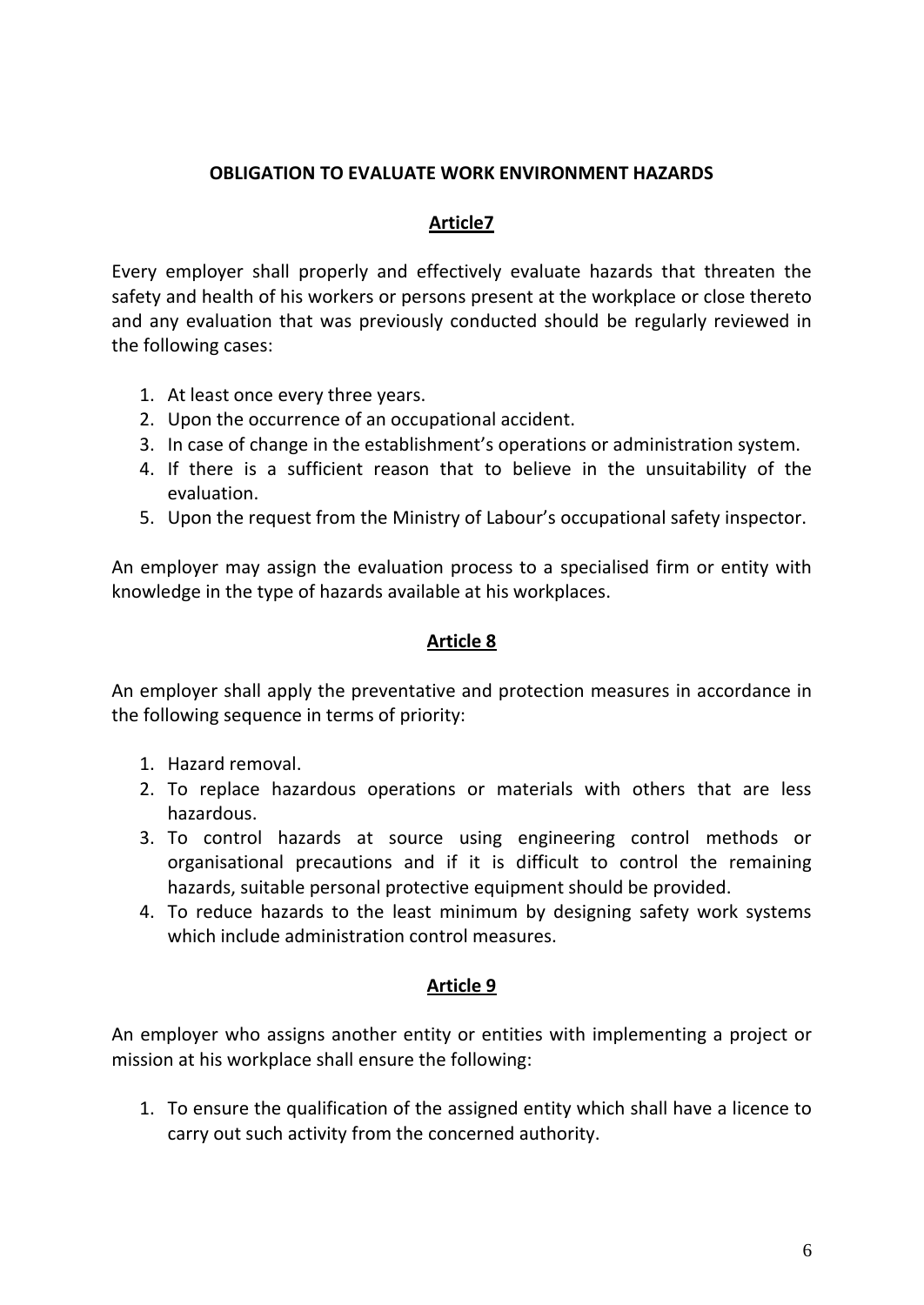- 2. To adopt suitable arrangements for the purpose of complying with the legal requirements for occupational safety and health and such arrangements shall be documented and approved by all relevant authorities and the Ministry of Labour shall be notified of the arrangements immediately after being approved. An employer shall not be relieved from the responsibility for complying with all the legal requirements.
- 3. To provide all the necessary information, whenever possible, about the possible worksite hazards.
- 4. To ensure effective co-ordination between the various concerned authorities.
- 5. To periodically or whenever required, review the arrangements referred to in the preceding clauses of this Article.

Every self-employed shall adopt the required procedures and precautions to protect his personal safety and health together with the health of the workers with him and persons at or close to the worksite.

#### **Article 11**

If more than one employer undertakes interactive work activities at the same time in any establishment or workplace, they shall observe the following:

- 1. To cooperate and coordinate between them to ensure fulfilling the occupational safety and health requirements.
- 2. To ensure providing the required information to other authorities concerning hazards that may result from the activities they are undertaking.

#### **WORKER'S RESPONSIBILITIES**

#### **Article 12**

A worker shall maintain his own safety and health together with the safety and health of others from hazards related to the conditions and circumstances of the work environment, nature of occupational practices assigned thereto and shall not do any act or omission with the intention of achieving any of the following:

- 1. To prevent implementing the instructions.
- 2. To misuse or damage safety equipment.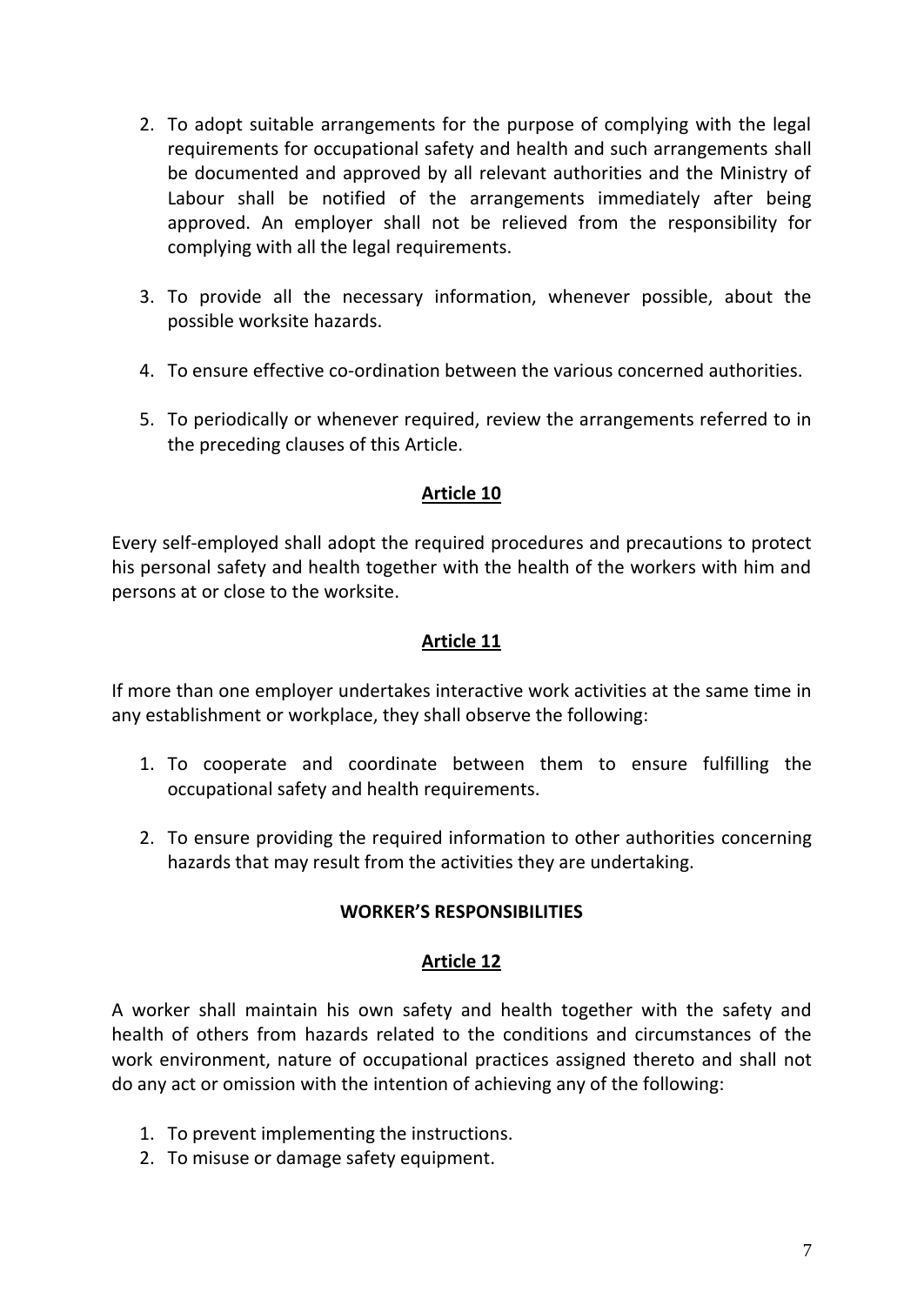3. To subject his or others safety to any harm.

# **Article 13**

A worker shall comply with the following:

- 1. To exert his maximum effort to observe the knowledge, information or training extended to him by the employer.
- 2. To use the protective equipment designed for every operation, maintain and implement the required instructions to protect him from injury.
- 3. To properly care for the machines and tools kept at his disposal and implement the safe operation instructions of such equipment.
- 4. To wear work clothing provided by the employer.
- 5. To wear clothing that is suitable for the nature of work and does not constitute any additional threat thereto.
- 6. To maintain his personal hygiene, and the hygiene of places, equipment, work devices and public utilities which are intended for public use.
- 7. To co-operate with the officers in-charge in the establishment to implement the occupational safety and health requirements and instructions.
- 8. To have his food at places intended therefor.

# **Article 14**

A worker shall provide proper assistance to the employer at his request in all hazardous and emergency circumstances and events that take place in the establishment due to hazardous occupational accidents or disasters that require calling for assistance in accordance with the specific instructions and directions given by an employer or whoever acts on his behalf, or from the concerned government units or authorities.

# **Article 15**

An establishment's worker shall notify the employer of the following cases and conditions:

- 1. Any hazardous conditions, practices or sources in the work environment reasonably believed to constitute a threat to his safety and health or the safety and health of others in the workplace.
- 2. Any health complaints or diseases reasonably believed to result from exposure to health hazardous occupational factors or practices.
- 3. Any accidents or injuries he may suffer during work.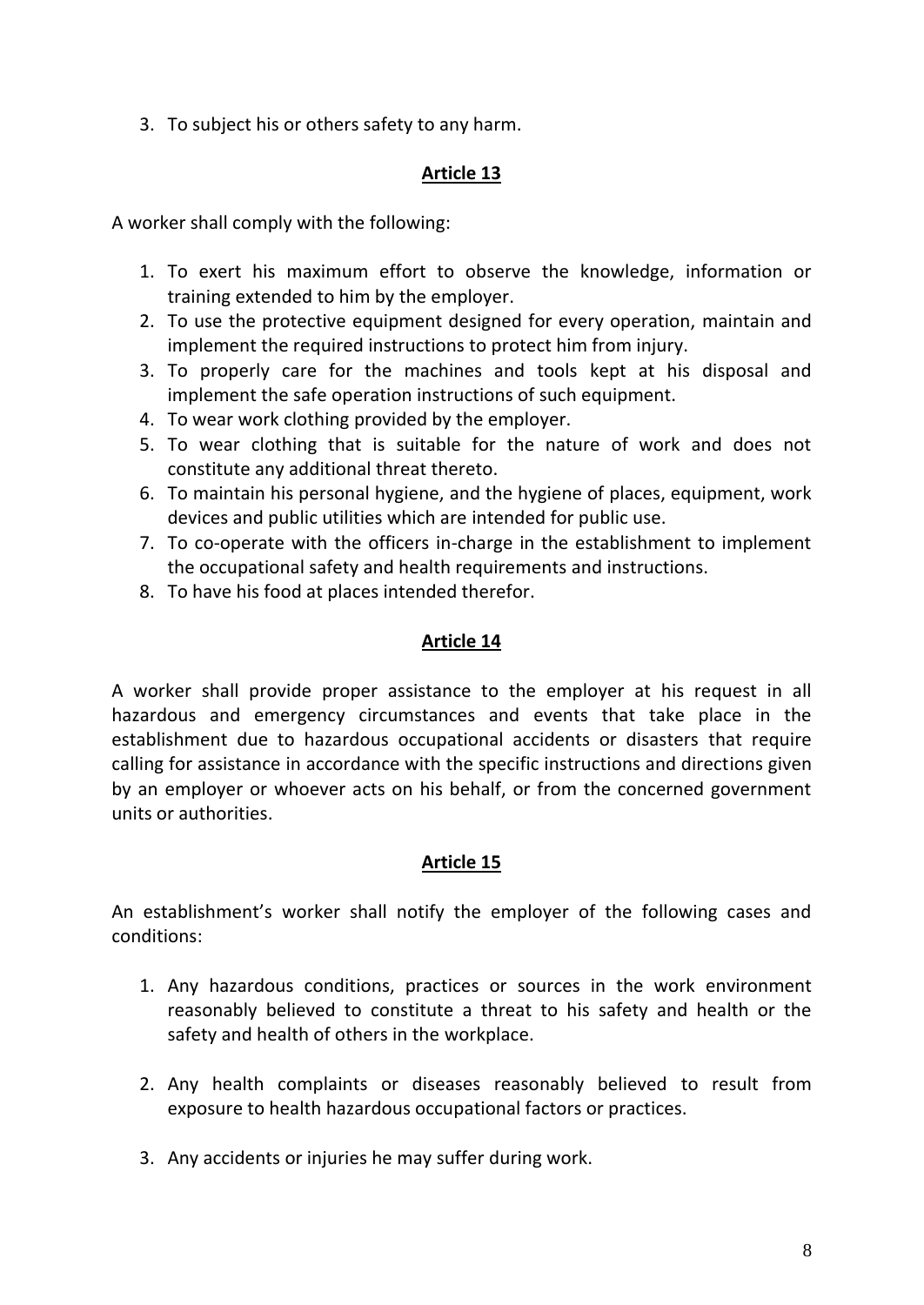A worker who is susceptible to occupational hazards at the workplace shall have the right to:

- 1. Withdraw from the workplace if he believes for a reasonable cause that he is likely to be exposed to an imminent danger that constitute an immediate threat to his life or health provided he shall immediately notify the employer or whoever acts on behalf of such action.
- 2. Notify the Ministry of Labour if he believes that there is any shortcoming in the observed occupational safety and health procedures at his workplace.

#### **CHAPTER THREE**

#### **OCCUPATIONAL SAFETY AND HEALTH OBLIGATIONS IN THE ORGANISATION**

#### **Article 17**

The provisions of this Chapter shall be applicable TO highly hazardous organisations indicated in Schedule No.(1), Medium hazardous indicated in schedule No.(2) attached to this Order while observing the exclusion indicated in Articles (20 & 21) – whatever may be their type or dependency employing 50 workers or more in one site. An establishment shall be considered as any separate workplace carrying on one of the establishment's activities and whenever the work requires fifty or more workers.

#### **Article 18**

Establishments subject to the provisions of this Chapter shall draw up a special occupational safety and health policy in consultation with the workers or their representatives, provided that such policy shall be:

- 1. Appropriate to the establishment's size and nature of its operations.
- 2. Brief and clearly written, dated and effective from the date of its signature or approval by the employer or whoever acts on his behalf.
- 3. Knowledge of all persons with its availability at their workplace.
- 4. Subject to continuous review to ensure its suitability.
- 5. Available to the relevant authorities when required.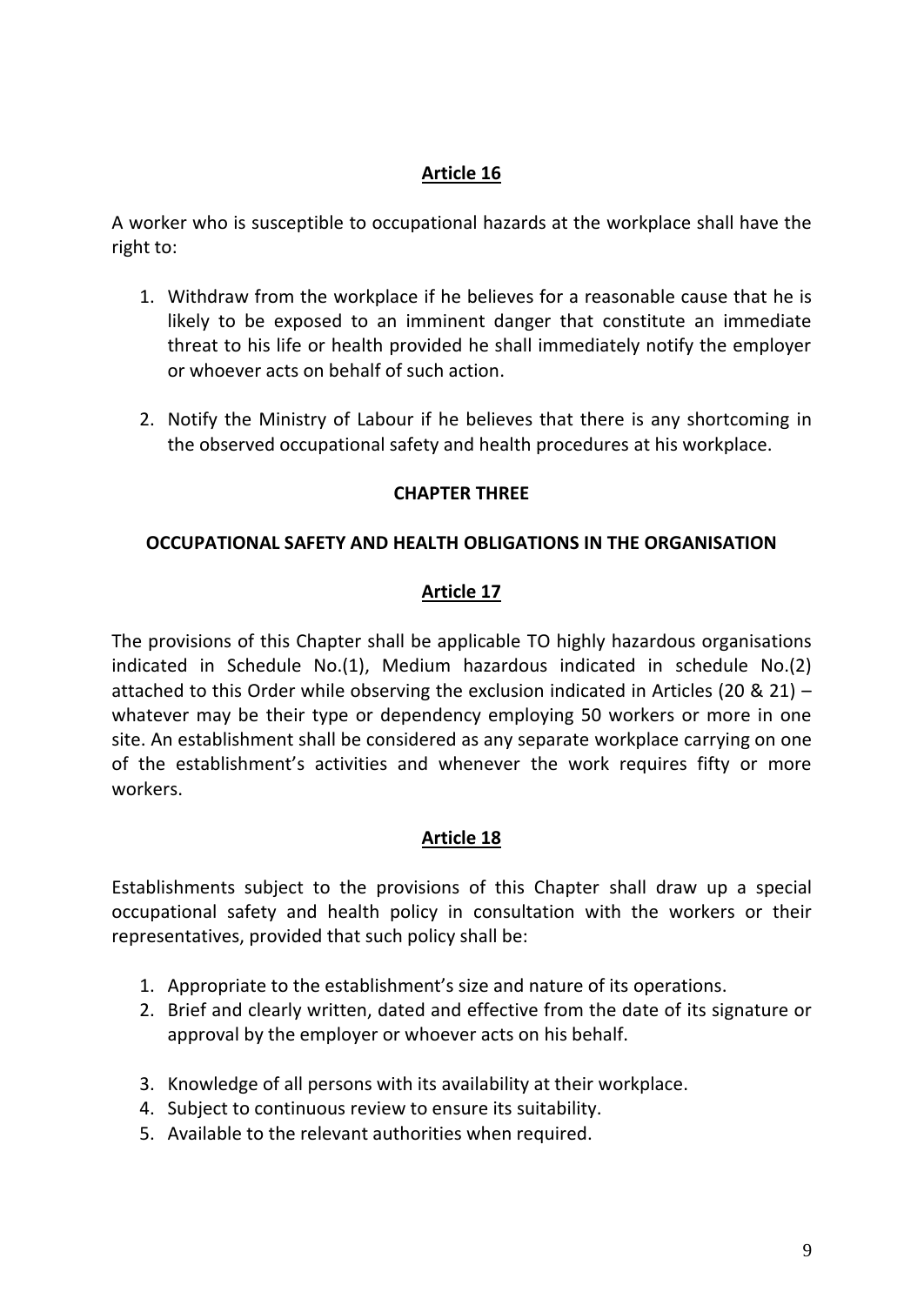The Occupational Safety and Health Policy shall include, as a minimum, the following key principles and objectives:

- 1. To determine the responsibilities of the establishment's senior management and all the workers.
- 2. To protect the safety and health of all available individuals in the establishment by preventing injuries, diseases and work related accidents.
- 3. To observe the national rules and regulations of occupational safety and health.
- 4. To ensure consulting with the workers, their representatives and encourage their active participation in all elements of the occupational safety and health management system.
- 5. To continue applying and developing the occupational safety and health management system.

#### **Article 20**

Establishments subject to the provisions of this Chapter shall introduce an occupational safety and health management system for the effective planning, organisation, control, supervision and continuous review of the hazards prevention and protection measures provided that it shall include responsibility determination, questioning, implementation authority and performance during the process of complying with the occupational safety and health rules and regulations.

An employer shall document the occupational safety and health management system in writing provided that the files shall be available to the Ministry's occupational safety inspector when required.

#### **Article 21**

There shall be established at the high and medium hazard establishments that employ 500 or more workers at one workplace a specialised occupational safety and health functional staff to be in conformity with the establishment's responsibilities, branches and type of business.

Every separate workplace shall be deemed as an establishment where one area of business is undertaken where the number of workers is 500 (five hundred) or more.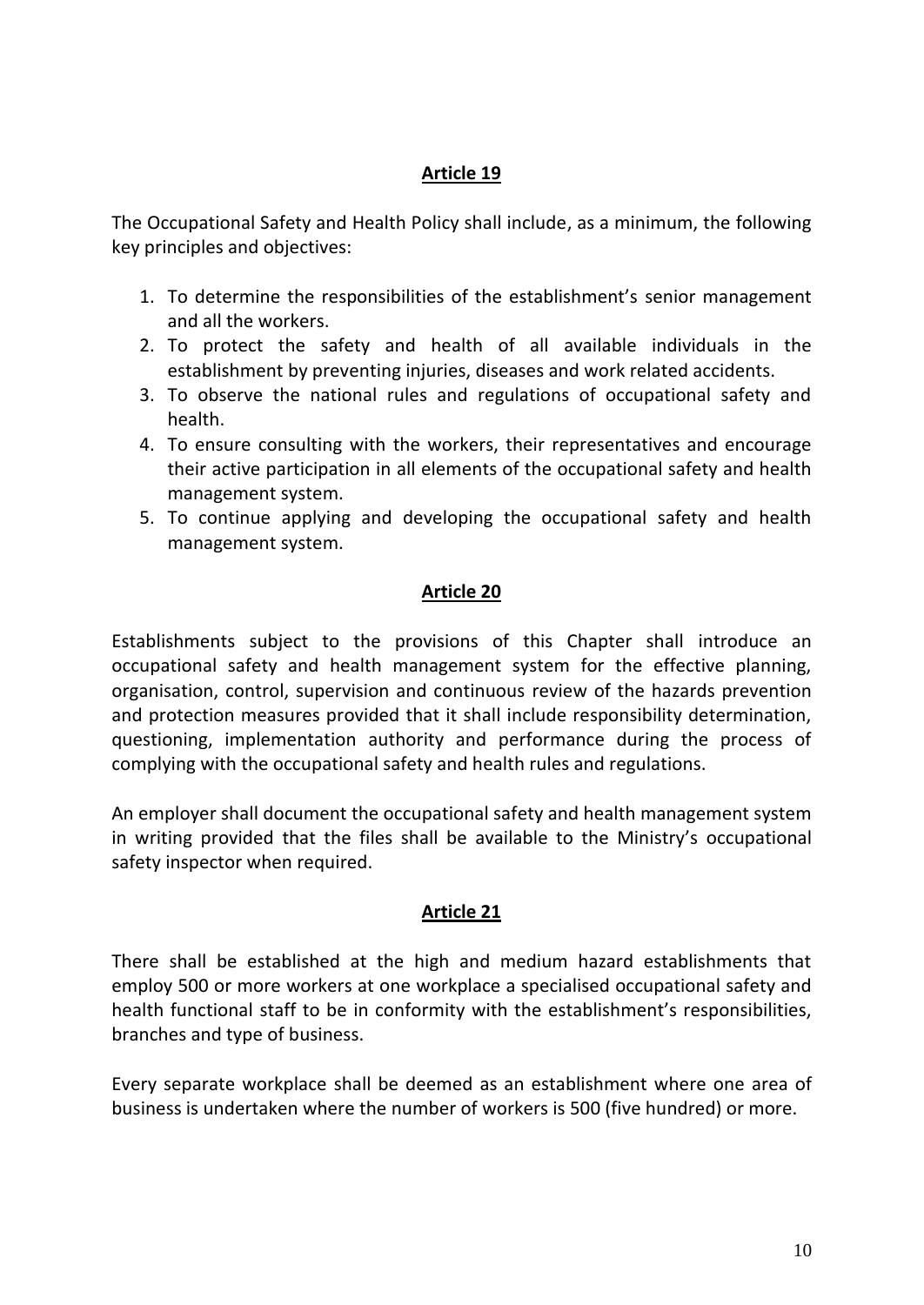The occupational safety and health staff shall have with the following powers:

- 1. To express an opinion with respect to the establishment's management and officers in-charge in special designs of buildings, supplies, production and services equipment, devices and appliances for the control of hazards, pollution, work environment and expansions taking place thereon.
- 2. To propose policies, determine occupational safety and health services and secure the establishment's work environment.
- 3. To identify all activities of the establishment, all running production operations therein, hazardous materials and waste, and adopt preventative measures against possible hazards particularly these related to fire and explosions.
- 4. To identify the dangers at the workplace that may affect the workers' health and safety in terms of their characteristics, sources and workers exposed thereto.
- 5. To measure and evaluate pollutants and hazards, identify the management and control thereon.
- 6. To analyse and evaluate possible hazards, disasters, various industrial accidents and preparation of plans to counter emergencies, crises, training workers thereon and conduct execution field trials.
- 7. To demonstrate and analyse results of details of work accidents and injuries, occupational diseases, serious accidents and draw out the necessary prevention recommendations.
- 8. To draw up technical specifications and measures for occupational safety and health, secure the work environment with occupational health and safety supplies in accordance with the specifications and ensure their effectiveness, efficiency and suitability for the work environment.
- 9. To educate and enhance the workers awareness in the establishment about the occupational safety and health methods like organising seminars, workshops, media campaigns in the work areas and also through guidance posters, billboards, audio, video and print media together with the preparation of fliers and booklets.
- 10. To plan training programmes for occupational safety and health technicians and specialists and committee members related to occupational safety and health together with all the establishment workers.
- 11.To prepare the annual plan for implementing the occupational safety and health programmes.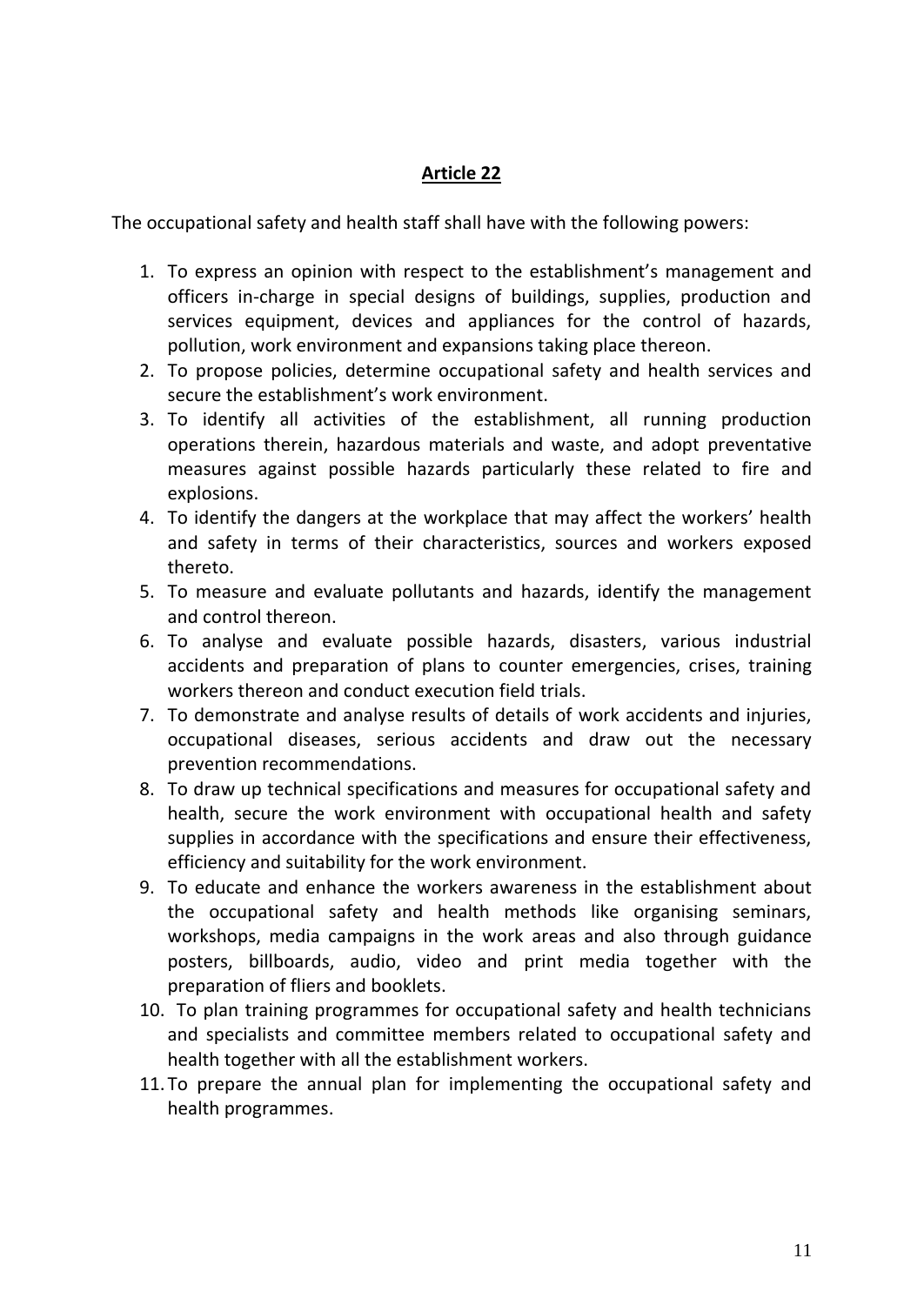the employer, manager in-charge and the relevant authorities after

#### **Article 23**

There shall be established a committee or more for occupational safety and health in establishments that are subject to the provisions of this Chapter to be formed the membership of the following:

| * Employer or manager in-charge,                                            | Chairman       |
|-----------------------------------------------------------------------------|----------------|
| * Department or section managers,                                           | <b>Members</b> |
| * Establishment's physician, if any,                                        | Member         |
| * Senior Occupational Safety and Health Officer,                            | Member         |
| a Turo mambare from the warkers to be selected by the establishment's trade |                |

 Two members from the workers to be selected by the establishment's trade union and if there is no trade union, workers representatives shall be appointed by the employer. The committee may add other worker representatives in agreement with the management and the trade union.

The committee may invite others to attend its meetings if necessary.

#### **Article 24**

In case where there are various branches of an establishment that have occupational safety and health sub-committees, a central occupational safety and health

- 13.To investigate work accidents and occupational diseases to identify deficiencies leading thereto, prepare technical reports about their reasons, methods to prevent or curb them.
- 14.To maintain a special register at the Occupational Safety and Health Services and Policies Directorate.
- 15.To introduce work permit system prior to the commencement of any maintenance, repair or any other operations that may possibly cause hazard to the workers' safety and health. To ensure that all workers receive the proper training to use such system and conduct a periodical inspection to ensure its efficiency.
- and explosions together with providing the necessary supplies of rescue facilities and continuously ensure their worthiness by preparing special maintenance registers. 17.In all cases, the occupational safety and health staff shall immediately inform

16. To follow up and conduct periodical and preventative maintenance from fire

discovering any hazards in order for their immediate avoidance.

12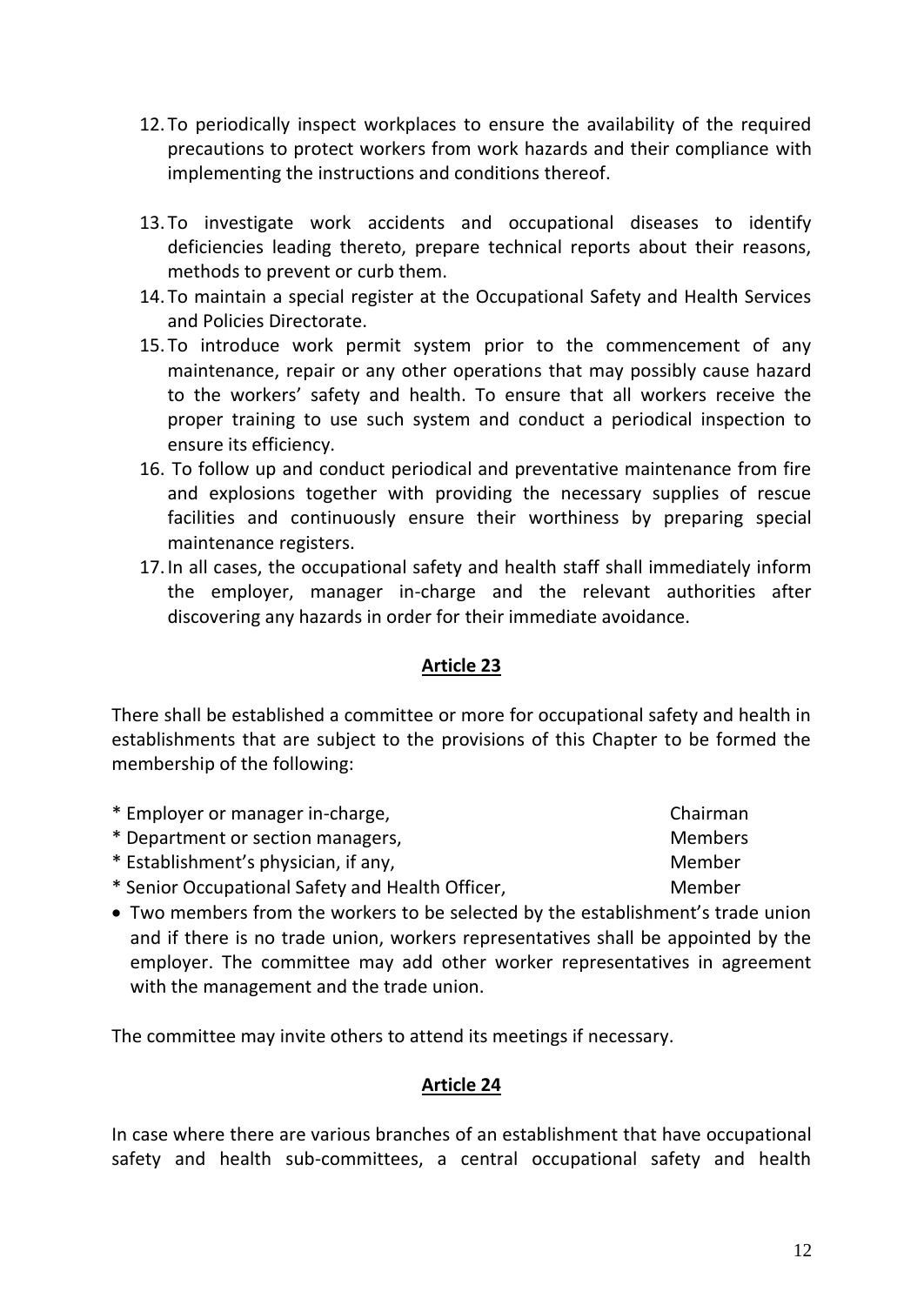committee shall be formed at the establishment's head office to supervise such committees and shall have the membership of the following:

- \* Chairman of the board of directors, employer or whoever is delegated on his behalf, the contraction of the chairman
- \* Chairmen of the sub-committees or whoever are delegated on their behalf, The Members and Members
- Occupational safety and health Senior staff at the head office as a member and the rapporteur of the committee.
- \* Head office's physician, if any, Nember and Member
- \* Two members from the workers to be selected by the trade union and in case there is no trade union, workers' representatives shall be appointed by the employer.

The committee shall add other workers' representatives in agreement between the management and the trade union.

The committee may invite anyone it deems fit to attend its meetings if necessary.

# **Article 25**

The aforesaid occupational safety and health committees shall be responsible for investigating the conditions of work, causes of accidents and injuries and shall draw up standards and precautions ensuring their non-recurrence particularly the following:

- 1. To adopt administrative and organisational measures to prepare the establishment's occupational safety and health organisational chart.
- 2. To draw up plans, prepare regulations and assess technical qualifications, appliances and equipment required to achieve the occupational safety and health policies and services.
- 3. To approve an occupational safety and health proposal concerning the establishment's general policy in the occupational safety and health field.
- 4. To study the work's conditions, type and nature of hazards, study causes of occupational accidents and diseases, and draw up effective prevention conditions and precautions.
- 5. To improve performance, plans and programmes of the occupational safety and health plans and special programmes to maintain the workers' safety and health.
- 6. To draw up awareness and training programmes to increase safety level inside the establishment.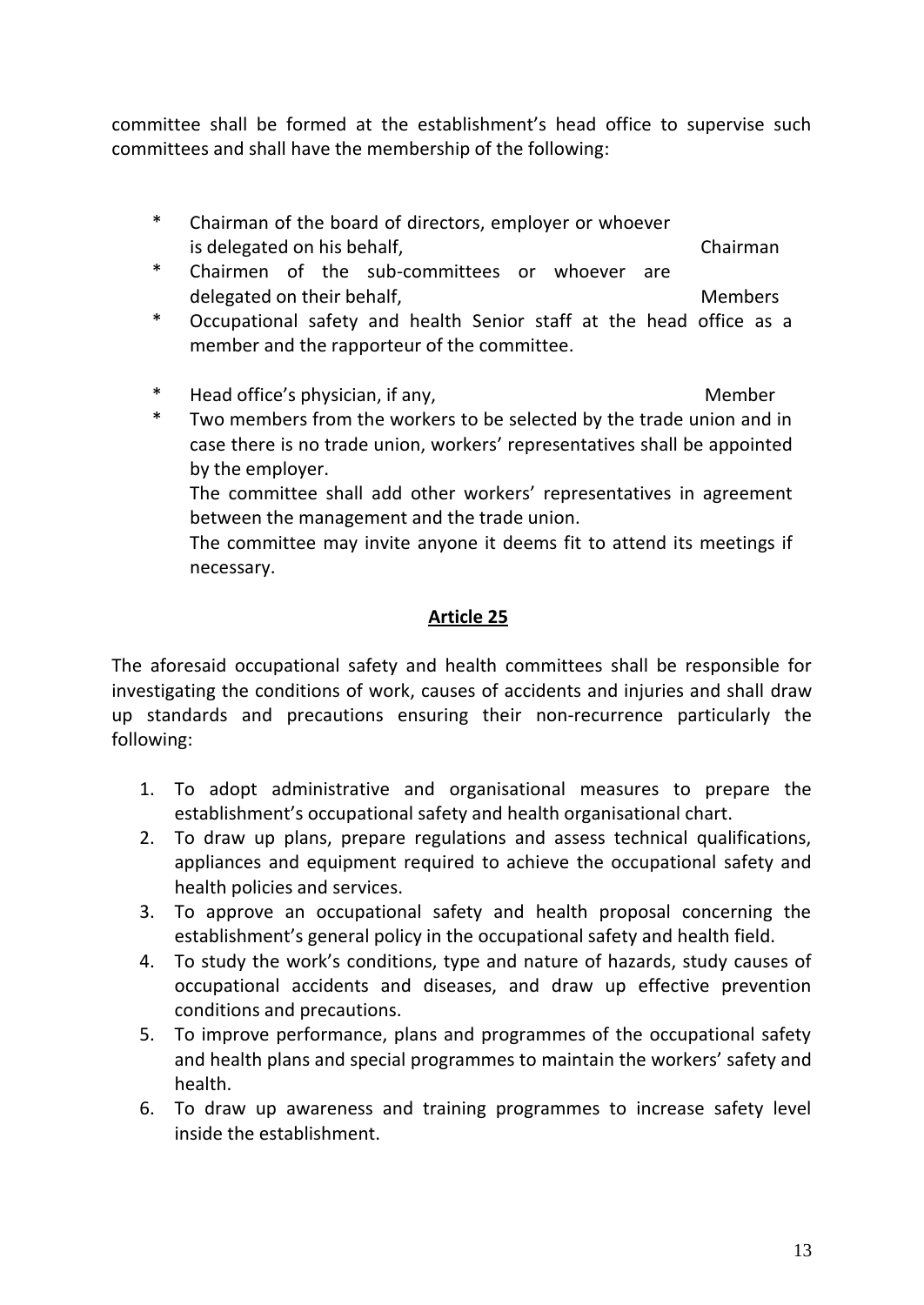7. To examine reports of the Occupational safety and health officer or body concerning work circumstances and occupational accidents together with ensuring the implementation of recommendations included therein.

### **Article 26**

The committee or committees shall meet at least once every month and the establishment shall draw up an internal regulation to organise the activities of the occupational safety and health committee or committees provided such regulation shall be approved by the Occupational Safety Section at the Ministry of Labour.

# **Article 27**

Any person who delays the activities of the committee or committees provided for in Article (23 and 24) of this order shall be liable for disciplinary action.

# **Article 28**

An employer or whoever is authorised by him shall immediately inform the Ministry of Labour of the name of the occupational safety and health officer, names of the occupational safety and health committee members upon its formation or changing one of its members.

The committee's rapporteur shall record its deliberations in the register maintained for this purpose provided such register shall be kept in a place to facilitate its inspection by the occupational safety inspectors of the Ministry of Labour. The committee's rapporteur shall send an annual report about the committee's activities to the Occupational Safety Section of the Ministry of Labour.

#### **Article 29**

The occupational safety inspectors or whoever is authorised by the Ministry of Labour shall attend meetings of the safety committees upon prior notification to be sent to the establishment's management.

#### **Article 30**

Each establishment shall appoint full-time officers in occupational safety and health in accordance with the following table:

# A) **Highly risk establishments**: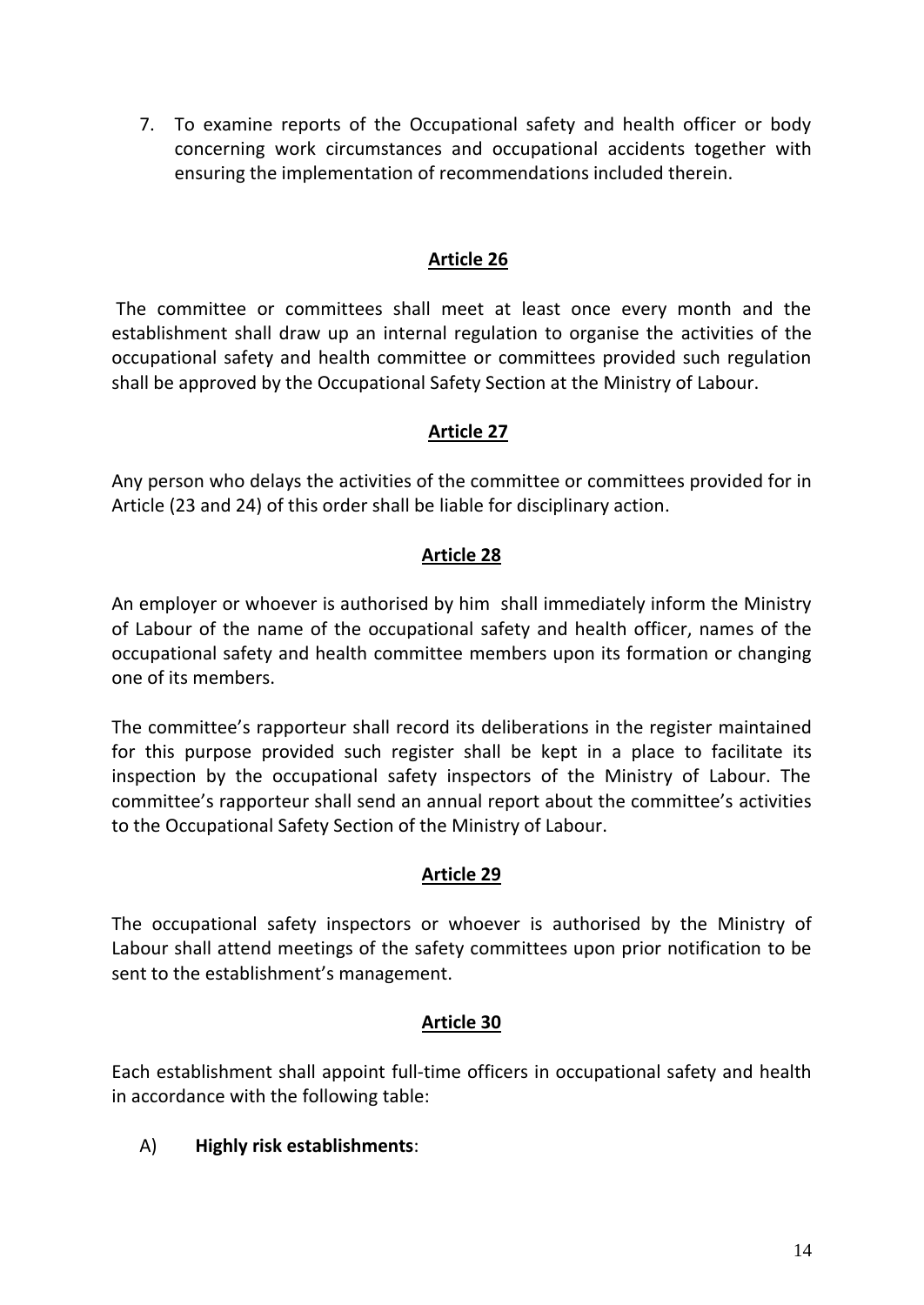| <b>Number of workers</b> | <b>Number of Safety Officers</b> |
|--------------------------|----------------------------------|
| $50 - 250$               |                                  |
| $251 - 499$              |                                  |
| $500 - 749$              |                                  |
| $750 - 999$              |                                  |
| <b>Over 1000</b>         | 4 and an additional officer for  |
|                          | every 500 more employees         |

#### B) **Medium risk establishments**:

| <b>Number of workers</b> | <b>Number of Safety Officers</b> |
|--------------------------|----------------------------------|
| 100 - 499                |                                  |
| $500 - 999$              |                                  |
| Over 1000                | 2 and an additional officer for  |
|                          | every 1000 more employee         |

# **Article 31**

An occupational safety officer shall be required to have the necessary qualifications and experience that qualify him to work in this field and in conformity with the establishment's nature.

#### **Article 32**

The duties of the occupational safety and health officer in the establishment shall be defined as follows:

- 1. Periodical inspection of all workplaces and ensuring the availability of methods of protection from employment risks and hazards.
- 2. Inspection of accidents and injuries, reviewing, analysing, registering and preparing reports about them containing the means and precautions ensuring the avoidance of their future recurrence.
- 3. Preparing statistics about employment injuries and serious accidents according to the work requirements and as required by the relevant authorities.
- 4. Choosing the appropriate kinds of personal protection equipment for the workers so as to ensure their protection from the work hazards.
- 5. Monitoring the availability of fire prevention facilities and fire-extinguishers.
- 6. Monitoring the periodical inspection of safety equipment and appliances and ensuring the recording of results in special registers.
- 7. Reviewing and analysing the workplaces and equipment used therein for determination of the risks arising therefrom and methods of protection therefrom.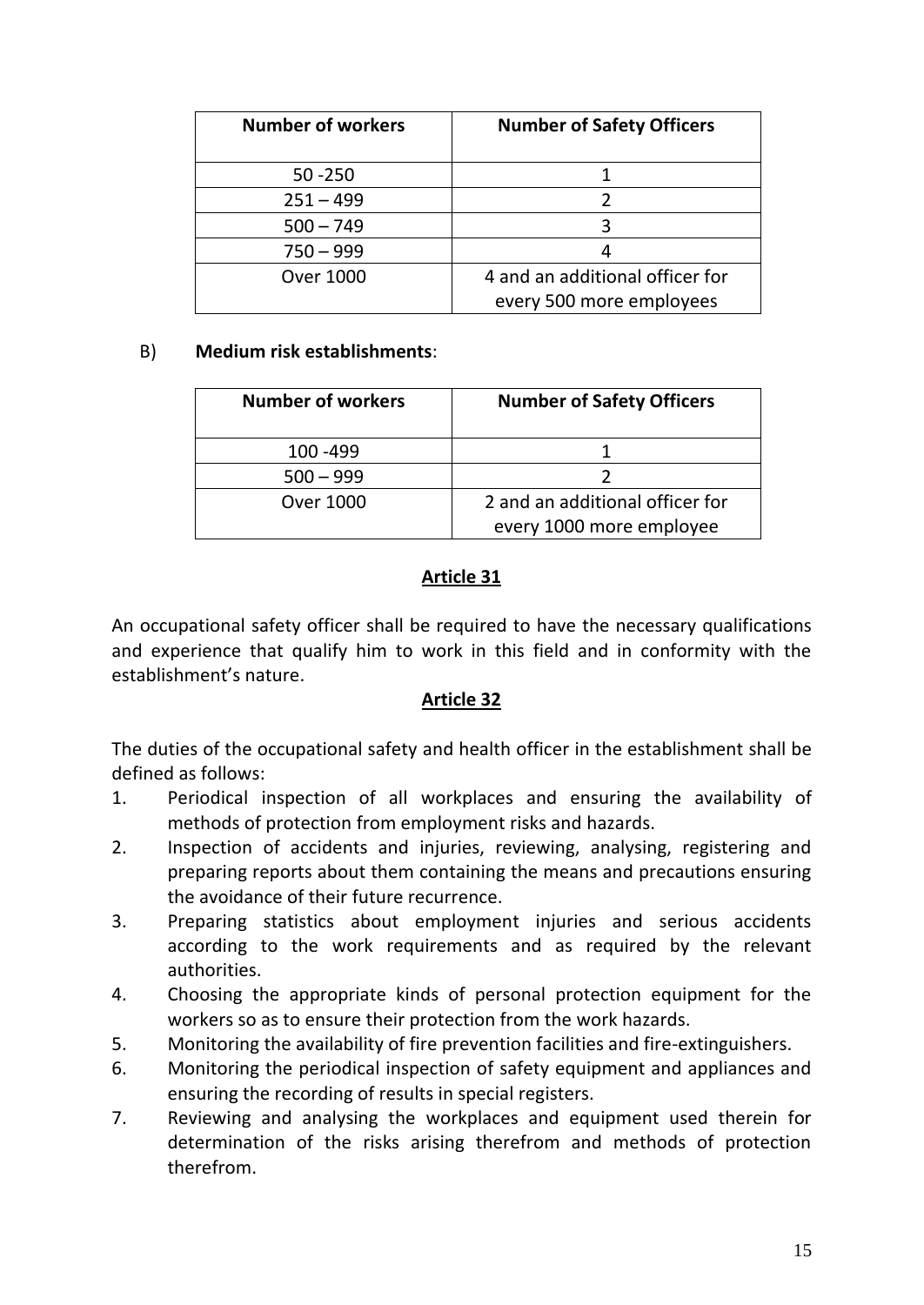- 8. Drawing up an annual plan for enhancing the workers' prevention awareness and enlightening them about the occupational hazards and methods of protection therefrom by holding seminars, delivering lectures, distribution of posters and preparation of occupational safety leaflets.
- 9. Preparing the agenda of the establishment's Occupational Safety and Health Committee.

An employer shall, in establishments that are not subject to the provisions of Article (30) of this Order, appoint one or more part-time qualified persons, or select one of his workers to assist him in fulfilling the special occupational safety and health requirements in conformity with the nature of hazards in his establishment.

# **Article 34**

An employer shall ensure the suitability of the number of persons employed; time required to perform their duties and shall ensure the co-operation amongst them and equipment available to them in conformity with the following:

- 1. Extent of risk to which the workers in the establishment are exposed.
- 2. Extent and distribution of the work areas which they supervise.

#### **FINAL CHAPTER**

#### **Article 35**

Subject to the provisions of Article (74) of the Labour Law for the Private Sector promulgated by Law No.(36) of 2012, an establishment shall draw up disciplinary regulations to be approved by the Ministry of Labour which include the penalties to imposed upon a worker if he violates his duties towards occupational safety and heath provided a penalty shall be proportionate to the violation.

#### **Article 36**

Ministerial Order No.(6) of 2000 with respect to organising the Occupational Safety in Establishments, shall be revoked.

#### **Article 37**

The Undersecretary of the Ministry of Labour shall implement this Order which shall come into effect three months after the date of its publication in the Official Gazette.

#### **Signed: Jameel bin Mohamed Ali Humaidan, Minister of Labour.**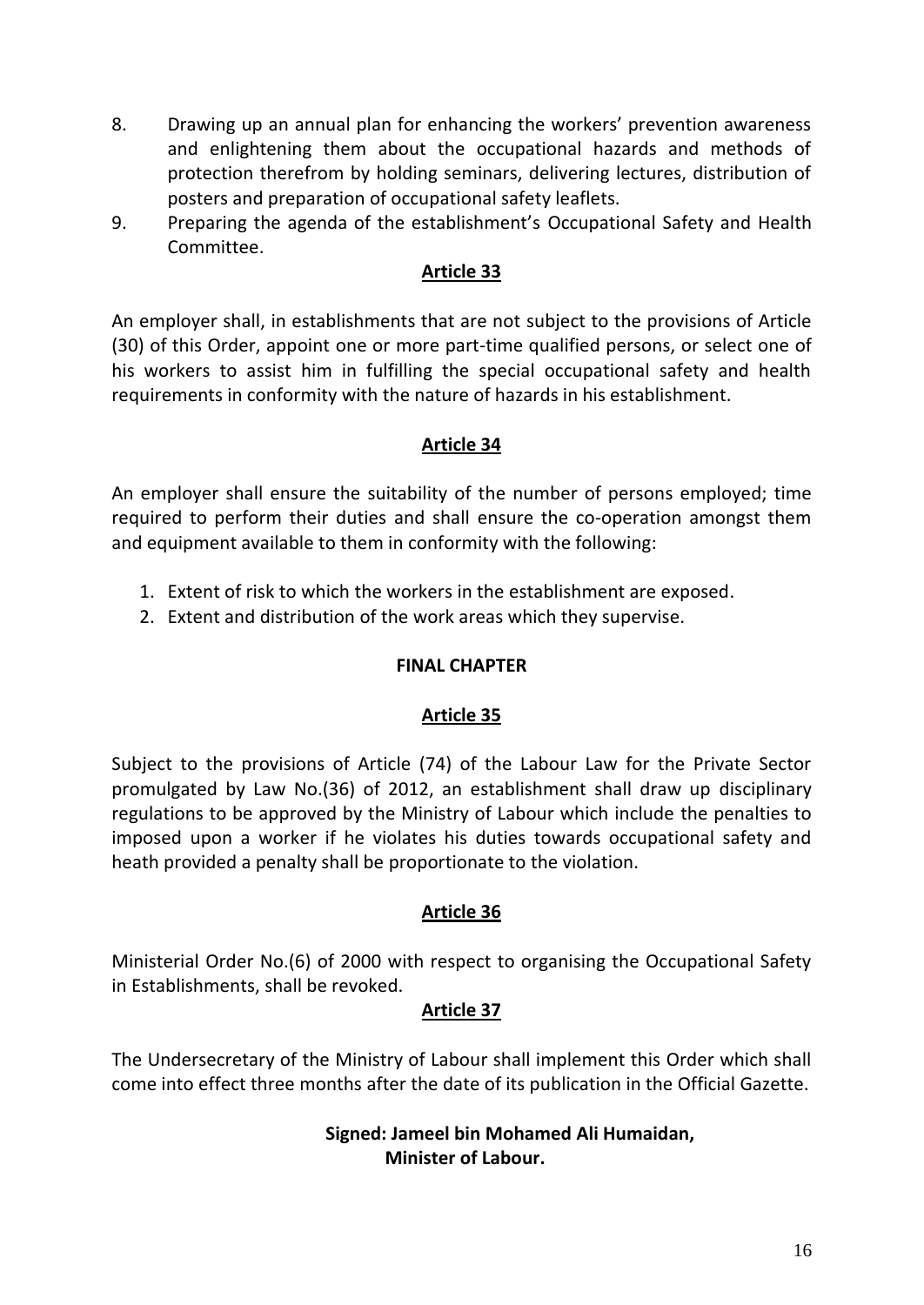Signed on: 20<sup>th</sup> Jumada Awwal, 1434 Hijra, Corresponding to: 1<sup>st</sup> April, 2013 A.D.

### **SCHEDULE (1):**

**High Risk Establishments: means establishments undertaking, with a high possibility of, serious injury to workers or may lead to their death and requires the following:**

- Working at heights.
- Working with chemicals that are likely to be harmful to health.
- Working with equipment, materials under high pressure or high voltage power.
- Maintenance and installation of electrical equipment.
- Working in above normal physical job conditions (heat, noise, vibration, ionic and non-ionic rays, …….).
- Working with radioactive materials that may cause cancer or genetic changes to the human body.
- Use of mobile machinery with exposed parts.
- Working in places with limited areas.
- Working in occupational diving.
- Working in excavations and demolitions.
- Working in mining and prospecting.
- Working in lifting and lowering operations.
- Working in medical activities where there is a likelihood of virus or disease transmission.

#### **SCHEDULE (2):**

# **Medium Risk Establishments: means establishments carrying on activities with possible serious injuries to workers and require the following:**

- Working on equipment and machinery for transport of materials.
- Use of machines for manufacturing consumer goods or raw materials.